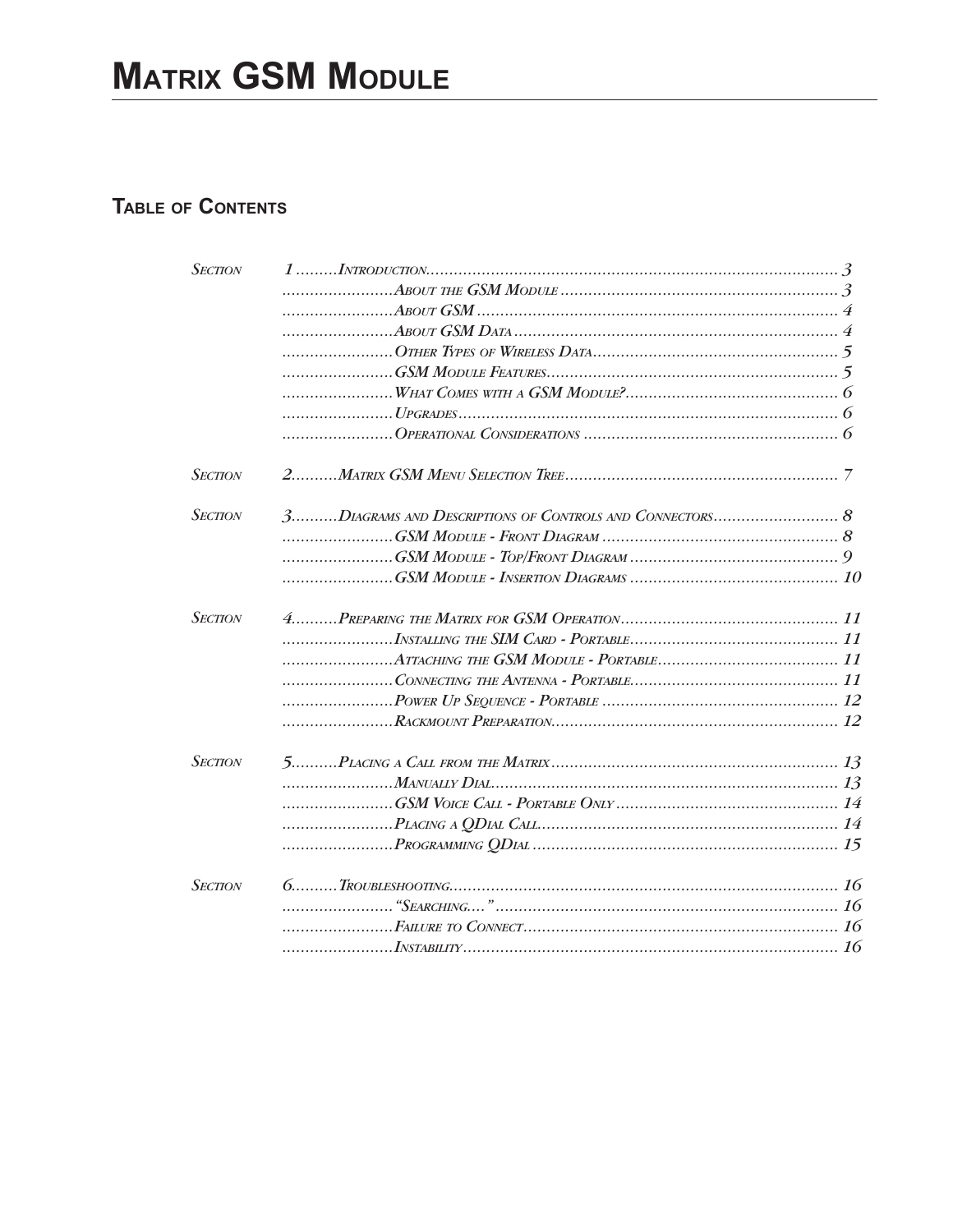## *About Comrex*

Comrex has been building reliable, high quality broadcast equipment since 1961. Our products are used daily in every part of the world by networks, stations and program producers.

Every product we manufacture has been carefully designed to function flawlessly, under the harshest conditions, over many years of use. Each unit we ship has been individually and thoroughly tested. Most items are available off-the-shelf, either directly from Comrex or from our stocking dealers.

Comrex stands behind its products. We promise that if you call us for technical assistance, you will talk directly with someone who knows about the equipment and will do everything possible to help you.

Our toll free number in North America is 800-237-1776. Product information along with engineering notes and user reports are available on our website at http://www.comrex.com. Our Email address is info@comrex.com.

#### *Warranty and Disclaimer*

All equipment manufactured by Comrex Corporation is warranted by Comrex against defects in material and workmanship for one year from the date of original purchase, as verified by the return of the Warranty Registration Card. During the warranty period, we will repair or, at our option, replace at no charge a product that proves to be defective, provided you obtain return authorization from Comrex and return the product, shipping prepaid, to Comrex Corporation, 19 Pine Road, Devens, MA 01432 USA. For return authorization, contact Comrex at 978-784-1776 or fax 978-784-1717.

This Warranty does not apply if the product has been damaged by accident or misuse or as the result of service or modification performed by anyone other than Comrex Corporation.

With the exception of the warranties set forth above, Comrex Corporation makes no other warranties, expressed or implied or statutory, including but not limited to warranties of merchantability and fitness for a particular purpose, which are hereby expressly disclaimed. In no event shall Comrex Corporation have any liability for indirect, consequential or punitive damages resulting from the use of this product.

### *Copyright Notice*

The Comrex proprietary code and licensed, third party proprietary code residing in and otherwise associated with this product are protected by copyright law and international treaties. Unauthorized reproduction or distribution of this product, or any portion of it, may result in civil and criminal sanctions, and will be prosecuted to the fullest extent of the law.

US Government Restricted Rights - Use, duplication, or disclosure by the US Government is subject to restrictions set forth in subparagraph  $(c)(1)(ii)$  of the Rights in Technical Data and Computer Software clause at DFARS (48 CFR) 252.227-7013 or subparagraphs (c)(1) and (2) of the Commercial Computer Software-Restricted Rights clause at FAR (48 CFR) 52.227-19, as applicable.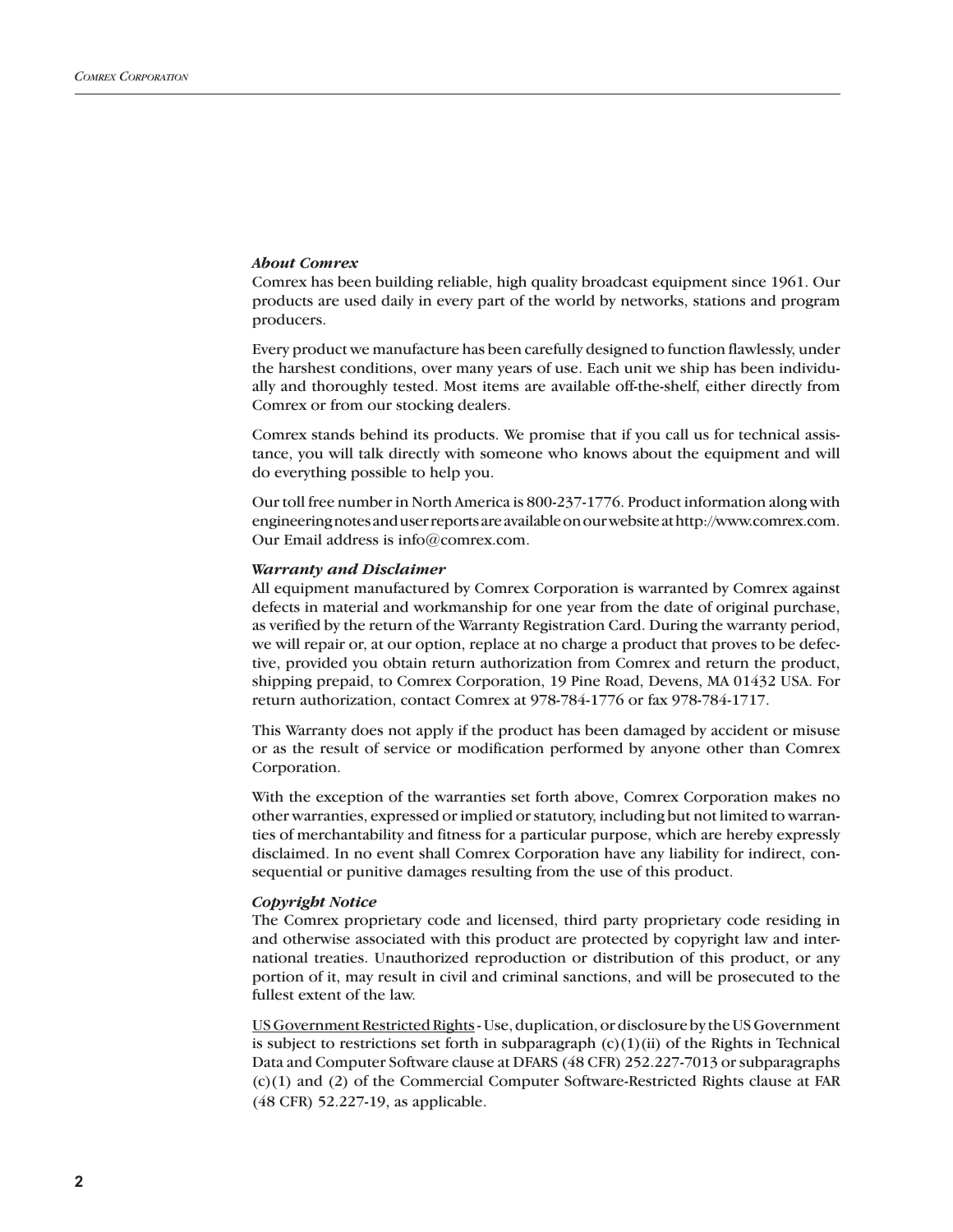# SECTION 1. **INTRODUCTION**

*ABOUT THE GSM MODULE* When Comrex introduced the Matrix, the concept was to build the world's most versatile audio codec, one able to work over a variety of present and future digital networks. We certainly had our own ideas about what types of digital networks would gain wide acceptance, but since one can never be sure about these things, we left the ability for the product to expand into the unknown by including an accessory port for future upgrades.

> Wireless audio transmission (with enhanced quality) has been our number one demand for years, and we've tried lots of techniques for providing it. The Matrix was designed with the thought of connecting external phones to the "multi-purpose" serial port and transmitting audio over the serial connection. This did work, but we found it to be cumbersome and complex, and the low data channel available on the wireless networks really stressed our existing audio coding algorithms to their limits. And phone models kept changing, with different models providing different connection issues, especially when used as data modems.

> The GSM Module overcomes these limitations in two ways. First, by providing our own GSM phone built into the system, we can be sure the hardware is the very best suited to the task. The GSM modem within the module is a vastly superior design to handheld phones for this purpose. Secondly, we've enabled the Matrix to use a new coding algorithm in GSM Mode. This algorithm is uniquely suited to coding voice at the ridiculously low bitrates available on the GSM data channel. With these enhancements, we feel the application has finally "arrived" and become much more useful to many broadcasters.

> When adapting an existing infrastructure (like a cellular network) for strange uses (like audio codecs), there will always be some technical limitations, and some of these limitations remain, even with the GSM Module. While the voice codec is the absolute best available at this data rate, it is not transparent and artifacts do remain. Also, while the codec system itself introduces only a small audio delay  $(\sim 1/8$  second), the GSM network typically adds substantial delay, to the tune of  $\frac{1}{2}$  second or more in each direction. Finally, any wireless codec will be susceptible to the same problems of interference, congestion, and signal strength as a normal cellphone.

> Our hope is you will understand these limitations and choose the appropriate applications for the GSM Module. We at Comrex will be hard at work on the next Matrix "accessory." Stay Tuned!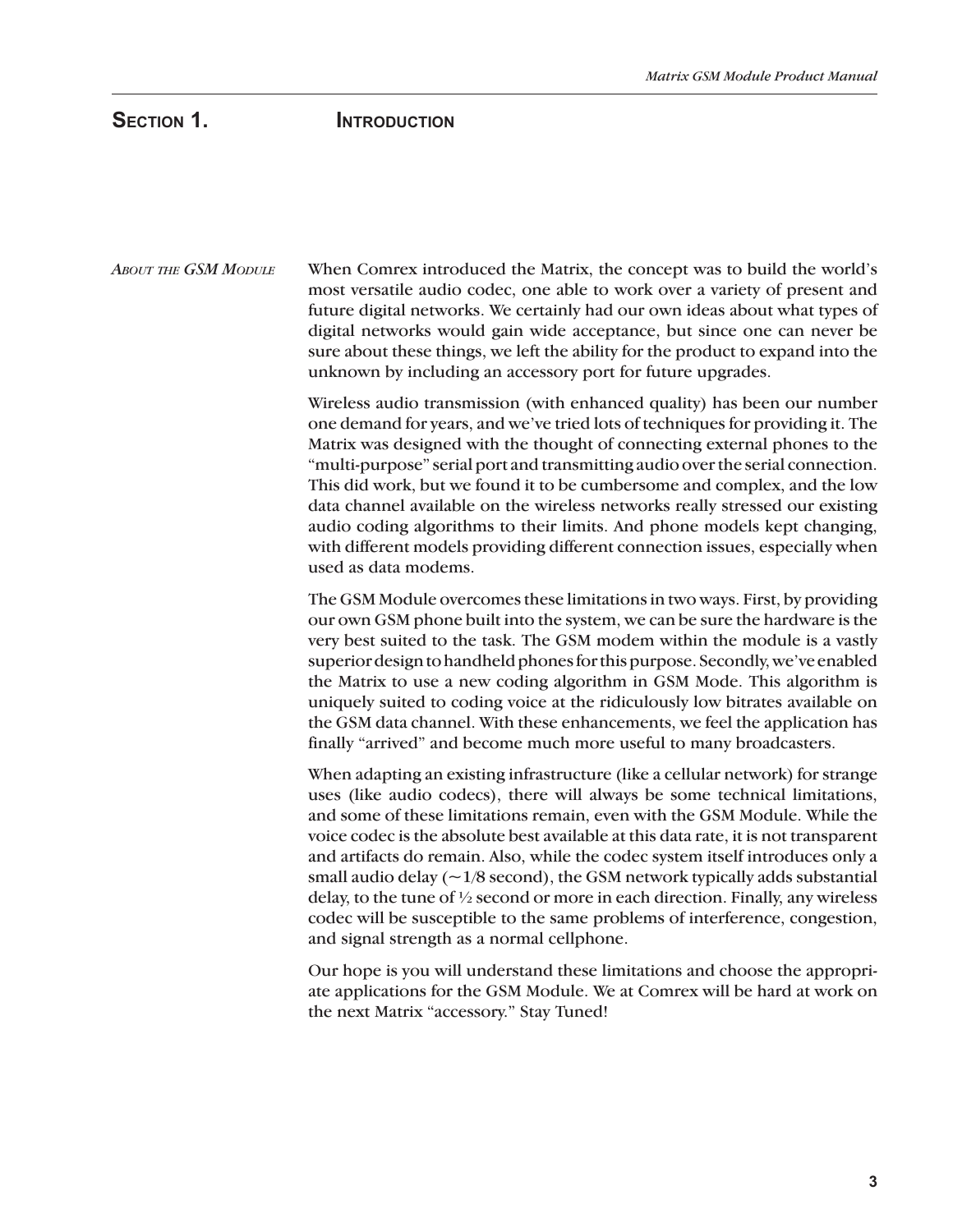*ABOUT GSM*

Second generation digital cellular networks come in several flavors. The most common network available internationally is known as GSM (Global System for Mobile Communication). There is also a large deployment of AMPS (analog), TDMA, and CDMA networks, especially in North America. Our testing has determined GSM to be the best network for transmission of real-time audio from both a data availability and stability standpoint. GSM also has the advantage of subscription via Smart Card (SIM) so a GSM account can easily be moved from phone to phone (or phone to codec).

When you use the Matrix GSM Module, you are actually "piggybacking" on the digital stream normally used for wireless voice calls. The difference is that instead of converting the wireless data to analog and routing it down a POTS line, the GSM network is feeding this data into a normal analog modem. This modem resides somewhere in the GSM network, possibly thousands of miles away from both ends of the link. The modem then places a call to the destination and negotiates a data link over the phone line. As shown in Figure 1, there are actually three "daisy chained" digital links: The first is the wireless link between the GSM Module and the tower, the second is the circuit from the digital tower to the network modem pool, and the last is the normal modem connection between the modem pool and the POTS side of the call. *ABOUT GSM DATA*



This type of connection is called Circuit Switched Data (CSD), because an actual physical circuit is established and kept open throughout the call, much like a normal phone call is.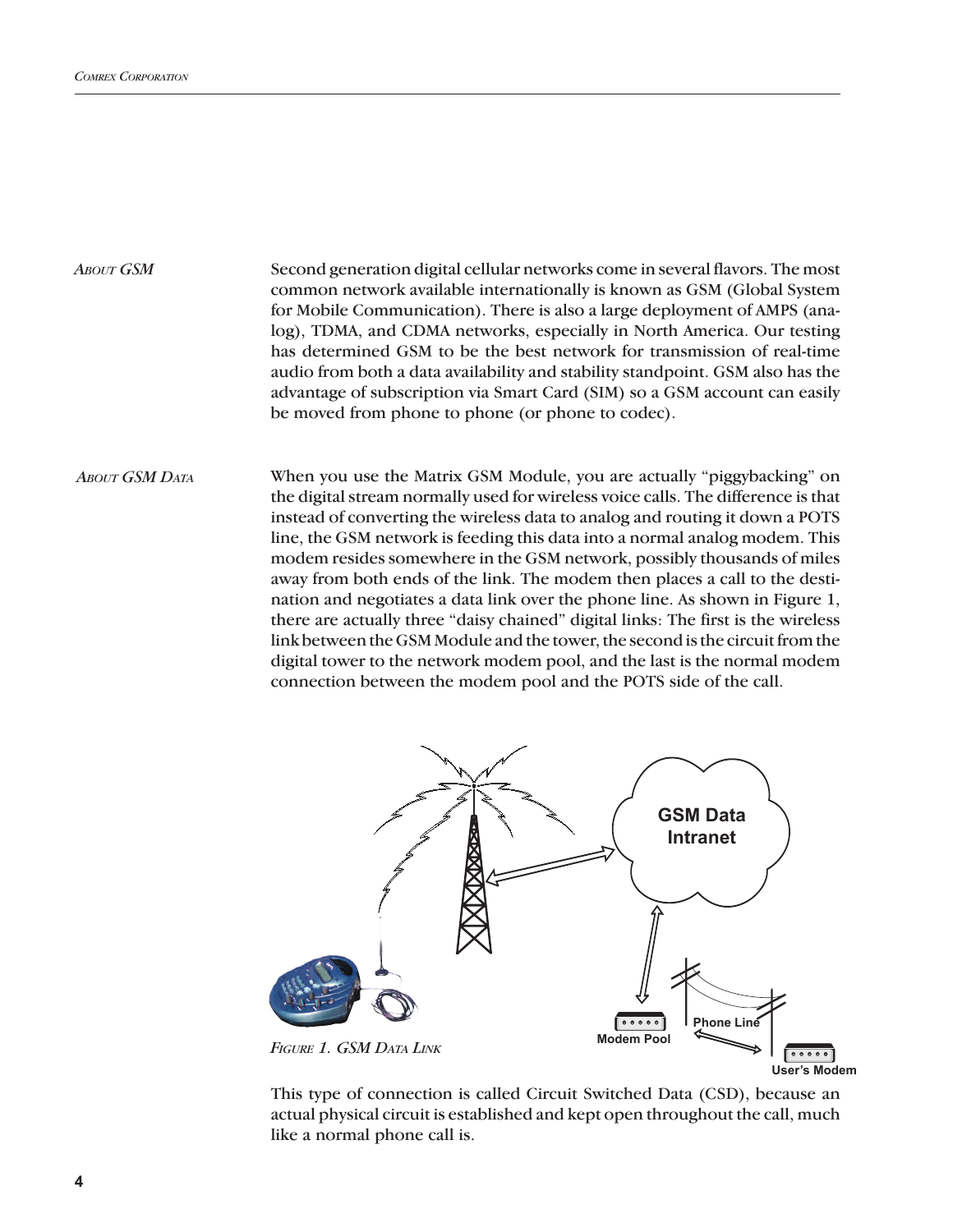| <b>OTHER TYPES OF WIRELESS</b><br>DATA | GSM (and most other types of digital wireless service) have newer generations<br>of data offerings. In the GSM world, the most common is known as GPRS<br>(usually some spiffy marketing name is applied to it). GPRS boasts data speeds<br>much higher than those available via CSD. But GPRS, being designed primarily<br>for web traffic, has serious deficiencies where real-time audio is desired. GPRS<br>is a web-based connection, meaning that rather than dialing a remote point;<br>you are connected directly to the carrier's web server. Any connections to<br>remote locations must be virtual and packet-based along the public Internet,<br>with all the congestion and delays associated with that. Also, deployed GPRS<br>systems typically provide a wider download speed than upload, and remote<br>broadcasting relies on the upload path in a wireless environment. So for now,<br>"state of the art" wireless broadcasting will rely on the older, thinner, circuit<br>switched data connections provided by GSM. The same limitations apply to<br>high-speed offerings by CDMA systems, typically known as "1X" networks. |
|----------------------------------------|----------------------------------------------------------------------------------------------------------------------------------------------------------------------------------------------------------------------------------------------------------------------------------------------------------------------------------------------------------------------------------------------------------------------------------------------------------------------------------------------------------------------------------------------------------------------------------------------------------------------------------------------------------------------------------------------------------------------------------------------------------------------------------------------------------------------------------------------------------------------------------------------------------------------------------------------------------------------------------------------------------------------------------------------------------------------------------------------------------------------------------------------------|
| <b>GSM MODULE FEATURES</b>             | The Comrex Matrix GSM Module provides operation on GSM networks,<br>converting your Matrix into a full featured audio codec or a standard mobile<br>phone. Here's a list of the Matrix's GSM Module features:                                                                                                                                                                                                                                                                                                                                                                                                                                                                                                                                                                                                                                                                                                                                                                                                                                                                                                                                      |
|                                        | • GSM wireless phone contained in the module.                                                                                                                                                                                                                                                                                                                                                                                                                                                                                                                                                                                                                                                                                                                                                                                                                                                                                                                                                                                                                                                                                                      |
|                                        | • Since the module is not handheld, RF power output isn't limited by<br>radiation concerns, allowing for higher power output (up to 2 watts).                                                                                                                                                                                                                                                                                                                                                                                                                                                                                                                                                                                                                                                                                                                                                                                                                                                                                                                                                                                                      |
|                                        | • Low bit-rate algorithm delivers 7 kHz frequency response with reduced<br>artifacts for the challenging GSM data rates (9600 or lower baud).                                                                                                                                                                                                                                                                                                                                                                                                                                                                                                                                                                                                                                                                                                                                                                                                                                                                                                                                                                                                      |
|                                        | • External mag-mount antenna, proven to increase stability and range.                                                                                                                                                                                                                                                                                                                                                                                                                                                                                                                                                                                                                                                                                                                                                                                                                                                                                                                                                                                                                                                                              |
|                                        | • Accepts a SIM card from GSM providers — simply insert a valid card to<br>activate the module.                                                                                                                                                                                                                                                                                                                                                                                                                                                                                                                                                                                                                                                                                                                                                                                                                                                                                                                                                                                                                                                    |
|                                        | • Offers quicker recovery from errors, avoiding the stuttering effect often<br>found with handheld phones.                                                                                                                                                                                                                                                                                                                                                                                                                                                                                                                                                                                                                                                                                                                                                                                                                                                                                                                                                                                                                                         |
|                                        | • Available in 900/1900 MHz for North American use or 900/1800 MHz for<br>use in the rest of the world.                                                                                                                                                                                                                                                                                                                                                                                                                                                                                                                                                                                                                                                                                                                                                                                                                                                                                                                                                                                                                                            |
|                                        |                                                                                                                                                                                                                                                                                                                                                                                                                                                                                                                                                                                                                                                                                                                                                                                                                                                                                                                                                                                                                                                                                                                                                    |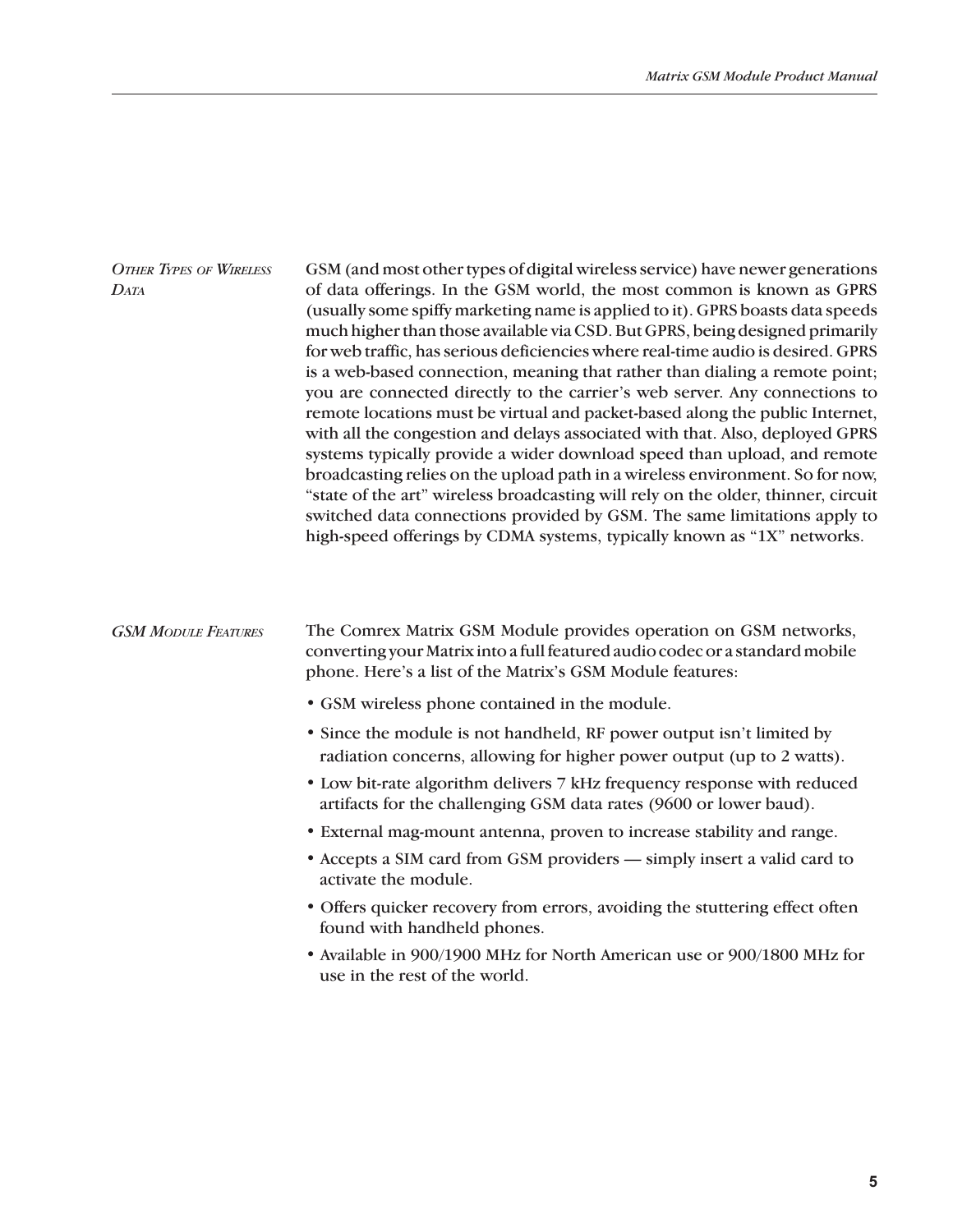| WHAT COMES WITH A GSM | Please make sure the following items were received with your shipment.                     |  |  |
|-----------------------|--------------------------------------------------------------------------------------------|--|--|
| MODULE?               | (1) Comrex Matrix GSM Module — either 900/1900 MHz (North America<br>only) or 900/1800 MHz |  |  |
|                       | (1) Mag-mount GSM antenna                                                                  |  |  |
|                       | (1) 12V power accessory connector                                                          |  |  |
|                       | (1) Operating manual                                                                       |  |  |
|                       | (1) Warranty card (please complete and return)                                             |  |  |
|                       | Note: A GSM SIM card with CSD enabled is required but not included.                        |  |  |
|                       |                                                                                            |  |  |

This module may be used in any portable Matrix to call into another Matrix or BlueBox on a land line. However, it is possible that your Matrix may need to be upgraded in order to work with this module. The Matrix or BlueBox used to receive a GSM codec call may also require upgrades. Please contact Comrex Technical Support at 978-784-1776 or email techies@comrex.com for details on your particular Matrix or BlueBox. *UPGRADES*

The GSM Module may only be used in a portable Matrix and GSM SIM card is required for operation (not included). A Matrix Portable, Matrix Rackmount or BlueBox on a POTS (Plain Old Telephone Service) is required at the other end of the connection. *OPERATIONAL CONSIDERATIONS*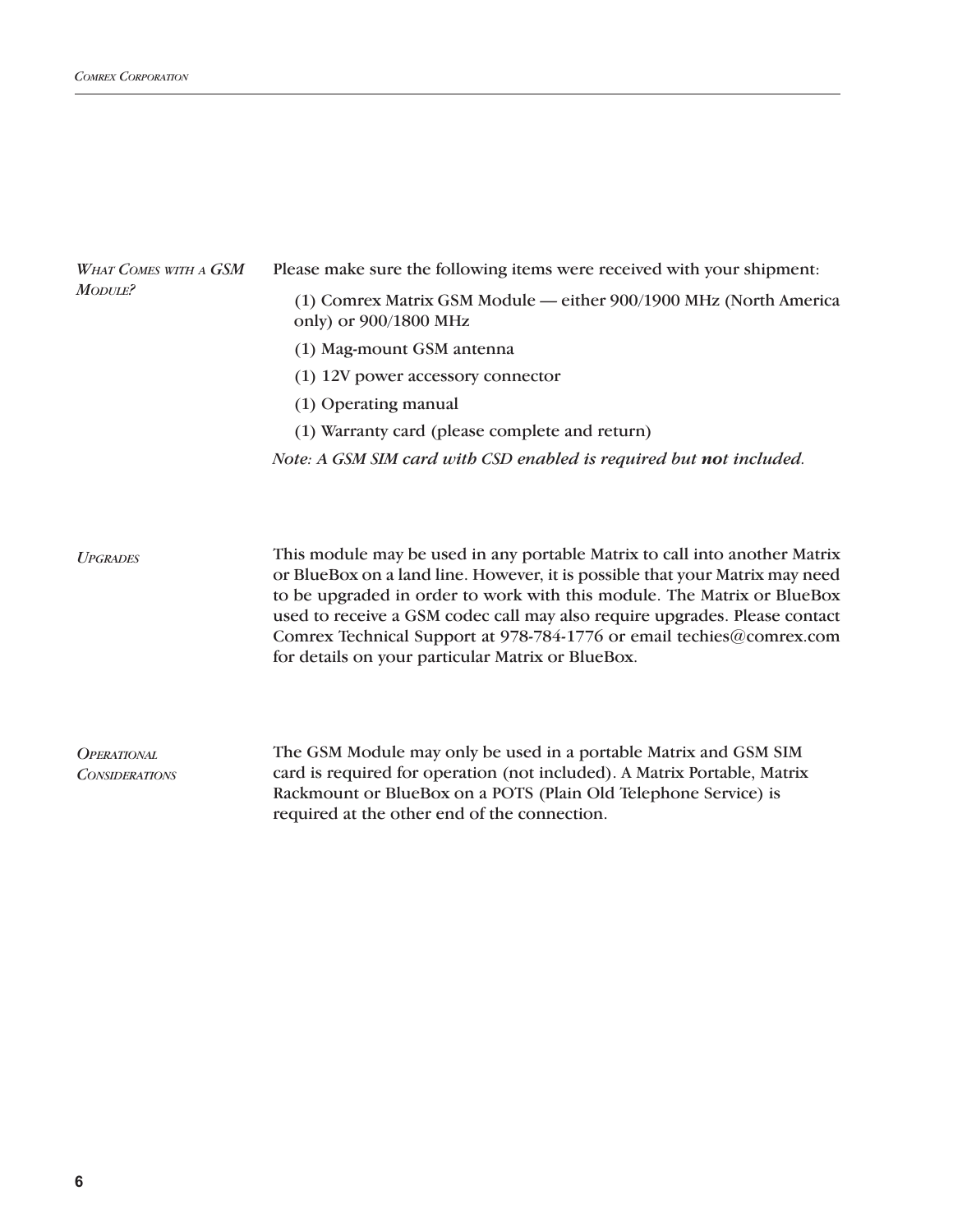# **SECTION 2. MATRIX GSM MENU SELECTION TREE**

## *PORTABLE*

| Enter | Configure                                                    | Program Qdial | Enter Qdial#: 00-19 Enter Phone Number: |  |
|-------|--------------------------------------------------------------|---------------|-----------------------------------------|--|
|       | Dial                                                         | Dial Number   | Dialing                                 |  |
|       | Dial Voice Call                                              | Dial Number   | Dialing                                 |  |
| Qdial | Enter Qdial#: 00-19 (Note: for last number redial, enter 00) |               |                                         |  |

## *RACKMOUNT*

| Enter | Dial        | Keypad     | Dial Number:                                                 |                      |                       |                      |
|-------|-------------|------------|--------------------------------------------------------------|----------------------|-----------------------|----------------------|
|       |             | Ext Phone  | Dial with Ext Phone <enter> when Ringing</enter>             |                      |                       |                      |
|       | Answ        | connecting |                                                              |                      |                       |                      |
|       | <b>Test</b> | Voice      | $33.6 - 9.6$ kb/s                                            | Loopback Active      |                       |                      |
|       |             | Music      | 33.6 - 9.6 kb/s                                              | Loopback Active      |                       |                      |
|       |             | Hotline    | $33.6 - 12$ kb/s                                             | Loopback Active      |                       |                      |
|       |             | <b>GSM</b> | $13.2 - 7.2$ kb/s                                            | Loopback Active      |                       |                      |
|       | Config      | Pgm Qdial  | Enter Qdial#:01-19                                           | Enter Phone Number   |                       |                      |
|       |             | Codec      | Voice Mode                                                   | Algorithm Selected   |                       |                      |
|       |             |            | Music Mode                                                   | Algorithm Selected   |                       |                      |
|       |             |            | <b>GSM</b>                                                   | Algorithm Selected   |                       |                      |
|       |             | Max Rate   | 33.6 - 9.6 kb/s                                              |                      | Maximum Rate Selected |                      |
|       |             | More       | Auto Ans                                                     | On                   |                       |                      |
|       |             |            |                                                              | Off                  |                       |                      |
|       |             |            |                                                              | 6 Rings              |                       |                      |
|       |             |            | Dialing                                                      | Tone Dialing         |                       |                      |
|       |             |            |                                                              | <b>Pulse Dialing</b> |                       |                      |
|       |             |            | ModMon                                                       | Modem Monitor On     |                       |                      |
|       |             |            |                                                              | Modem Monitor Off    |                       |                      |
|       |             |            | Levels                                                       | Input                |                       | 0dBu, +4dBu, -10 dBu |
|       |             |            |                                                              | Output               |                       | 0dBu, +4dBu, -10 dBu |
|       | Store/Fwd   |            | Menus not enabled for GSM operation                          |                      |                       |                      |
| Qdial |             |            | Enter Qdial #:01-19 (Note: For last number redial, enter 00) |                      |                       | 7                    |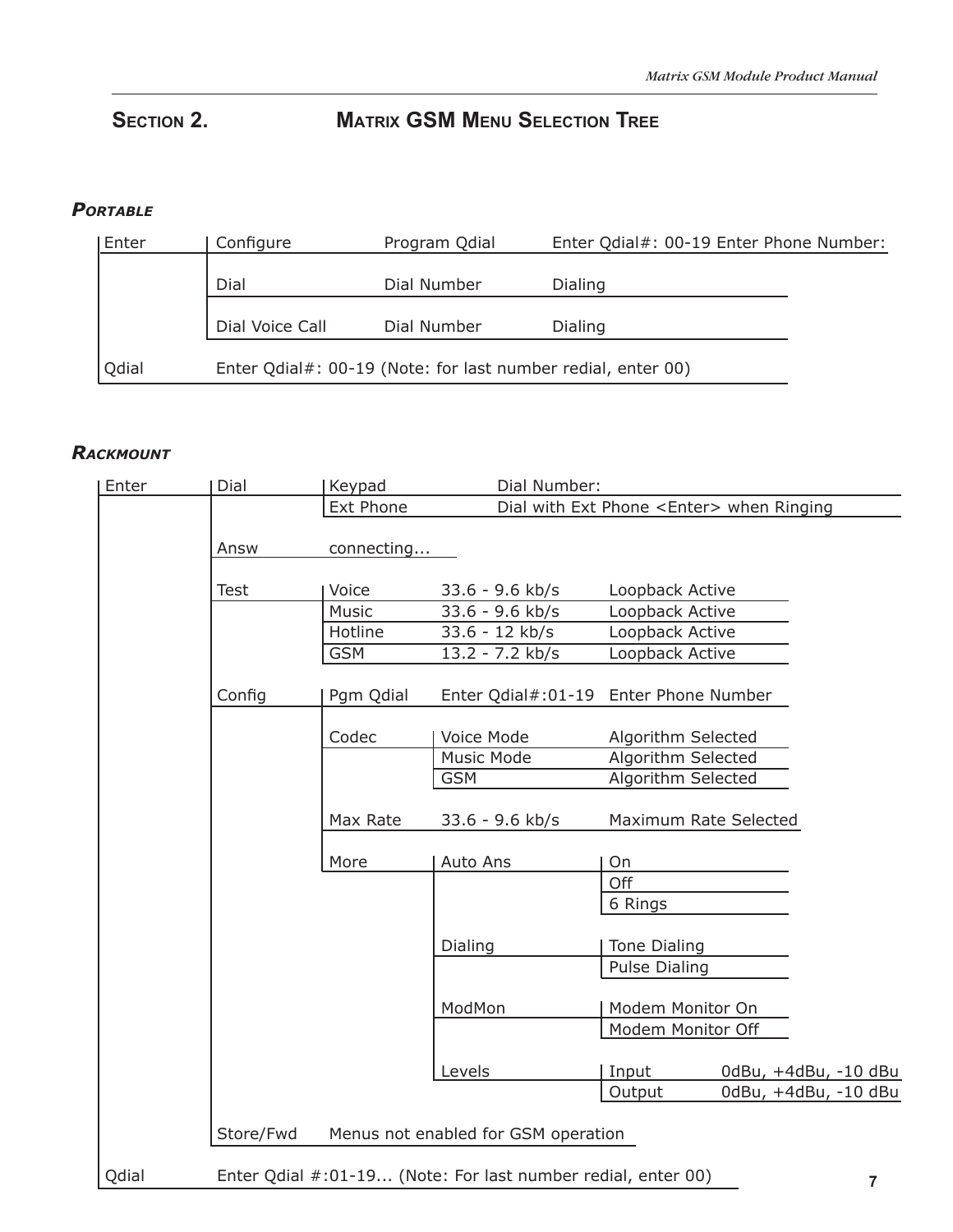# **SECTION 3. DIAGRAMS AND DESCRIPTIONS OF CONTROLS AND CONNECTORS**

*GSM MODULE - FRONT DIAGRAM*



|   | 1 $SMA$ JACK            | This SMA style connector is for attaching the antenna.                                      |
|---|-------------------------|---------------------------------------------------------------------------------------------|
|   | 2 SIM CARD HOLDER       | This slot houses the SIM card drawer which is used to<br>insert a SIM card into the module. |
| 3 | <b>STATUS INDICATOR</b> | This red LED indicates the connection status between<br>the GSM Module and the GSM Network: |
|   |                         | Blinking Quickly — online.                                                                  |

 Blinking Slowly — registered with the network but offline.

Steady — no network found.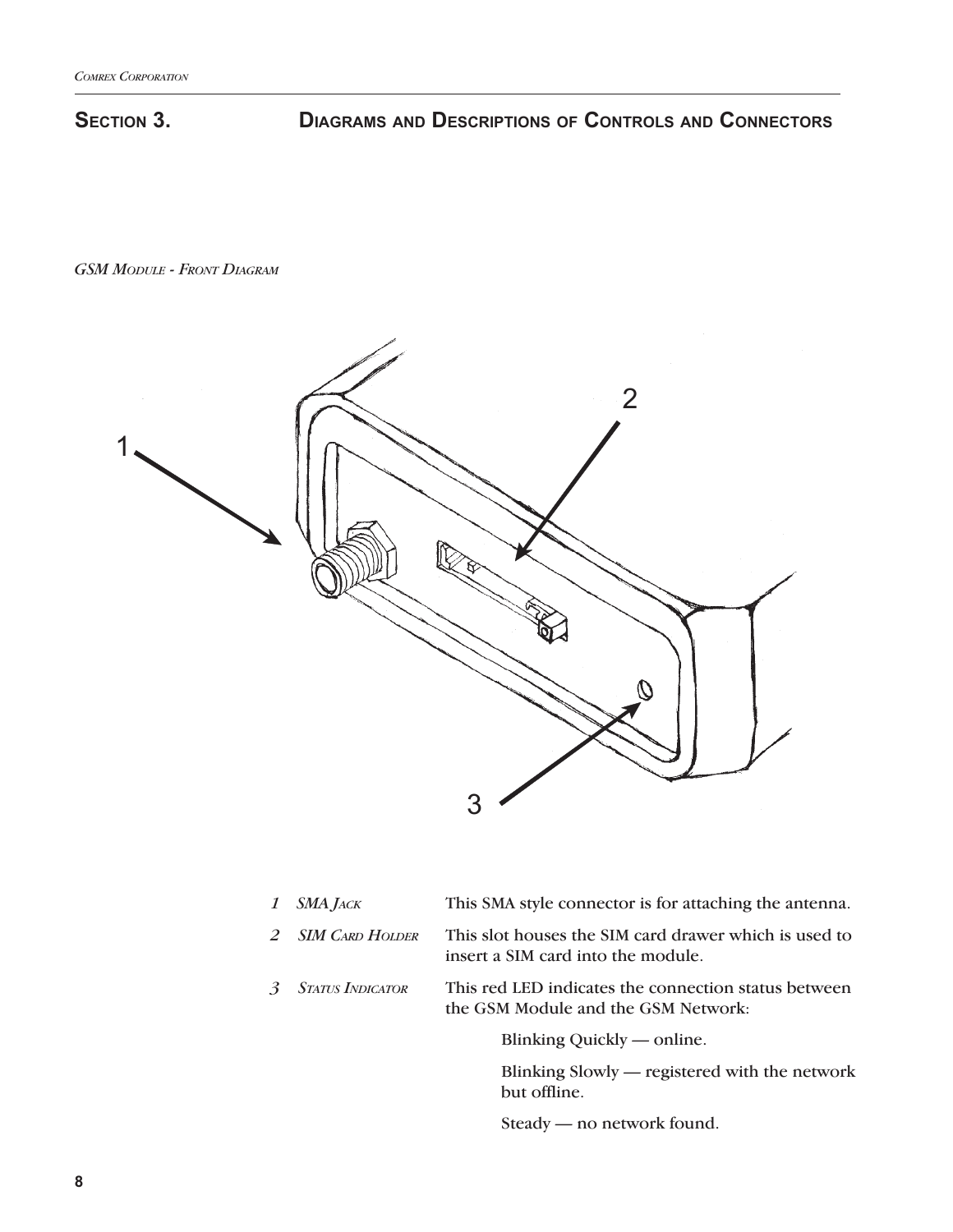*GSM MODULE - TOP/FRONT DIAGRAM*



*4 HOOK FOR MODULE ATTACHMENT*

This hook ensures secure attachment of the module to the portable unit. It aids in proper alignment and helps to hold the module firmly in place.

*5 DB25 CONNECTOR* The female DB25 connects the module to the male DB25 on the portable unit. Make sure that the unit is fully inserted and that the connections are seated properly.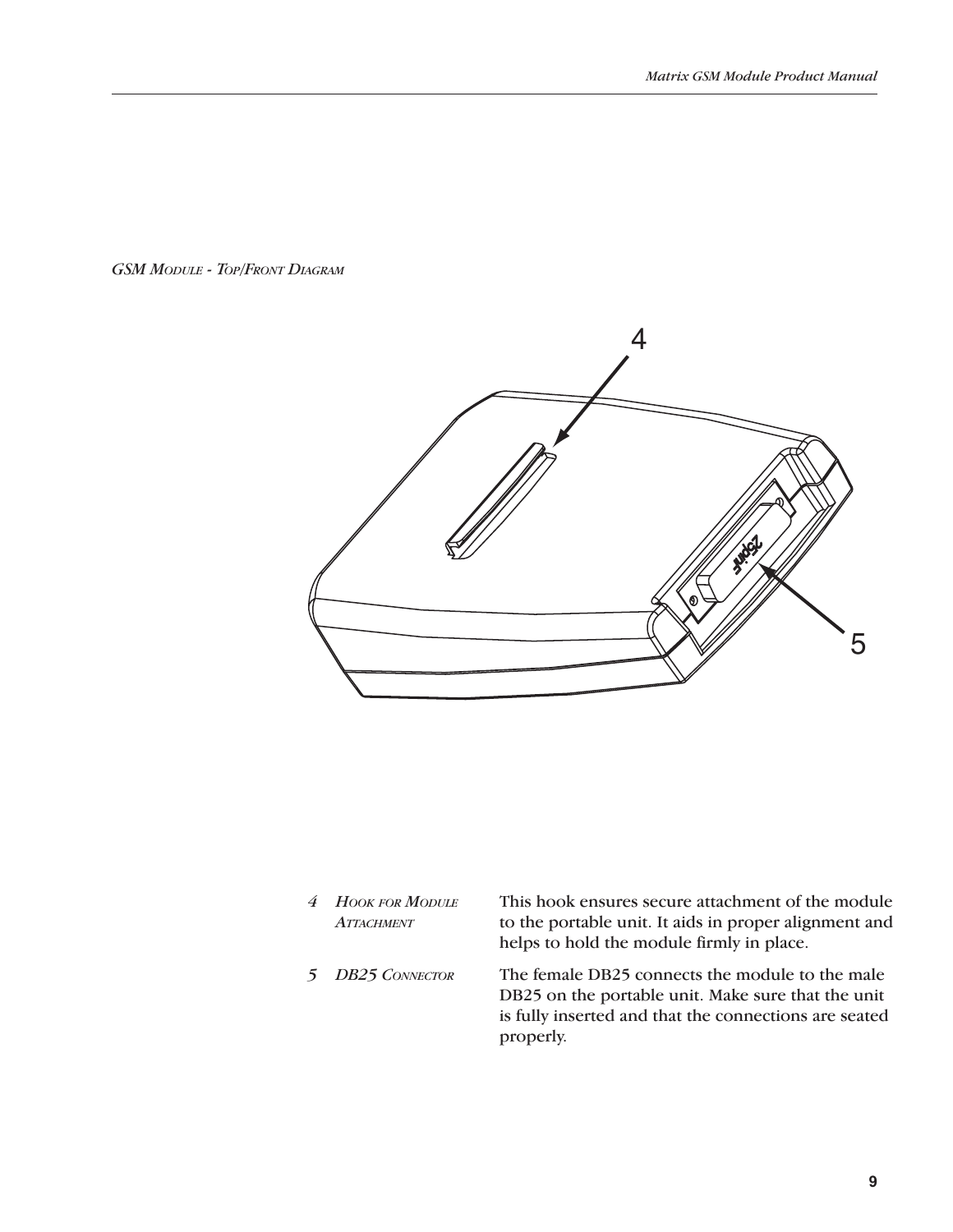*GSM MODULE - INSERTION DIAGRAMS*



# *Unit must be powered OFF prior to insertion of module*.

*FIGURE 2. GSM MODULE - INSERTION INTO PORTABLE HOUSING*

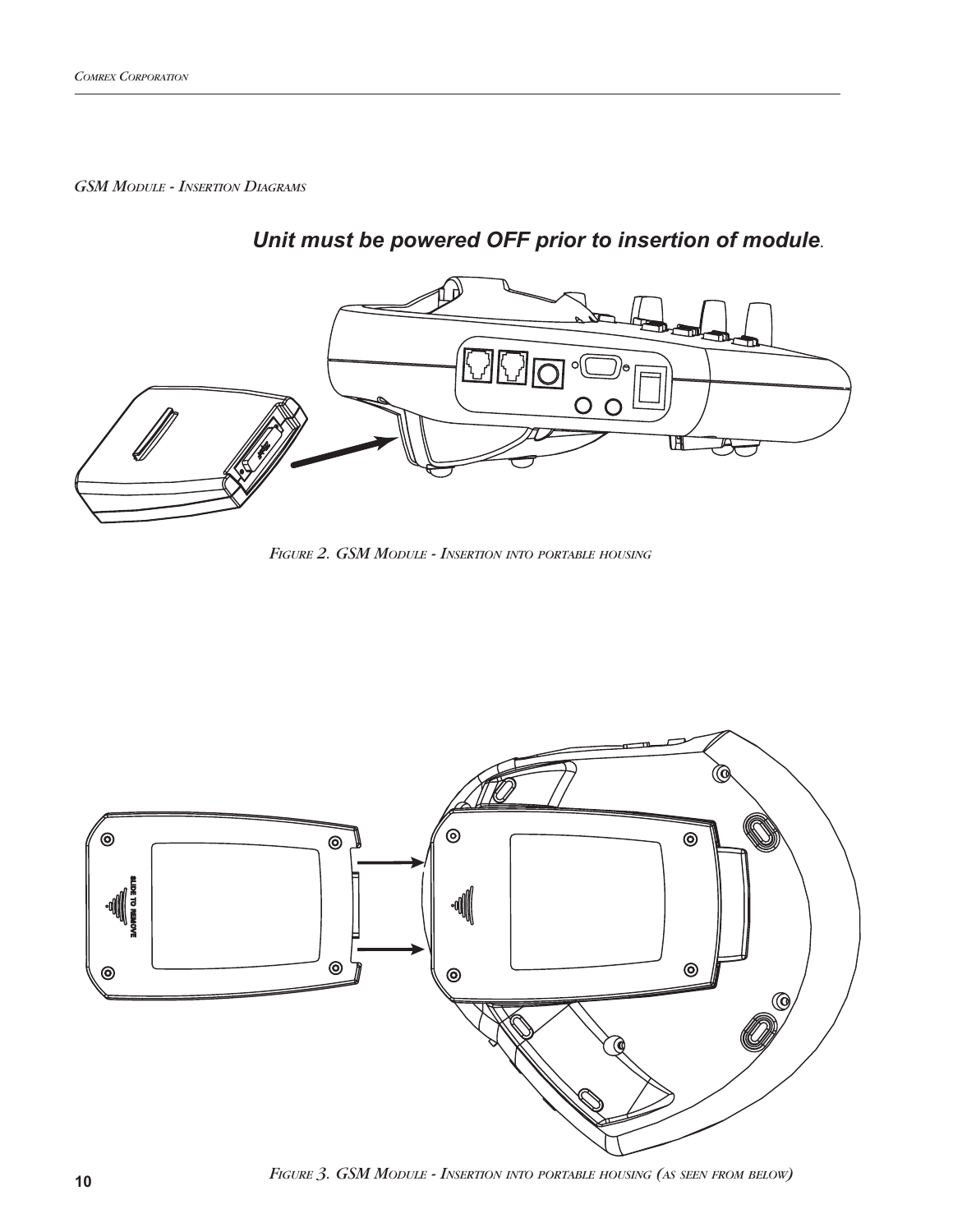## **SECTION 4. PREPARING THE MATRIX FOR GSM OPERATION**

*INSTALLING THE SIM CARD - PORTABLE*

Insert a valid SIM card into the GSM Module. To do this, press the small button on the side of the SIM card holder (protruding from the back panel) and remove the SIM card drawer completely. Put the SIM card into the drawer with the contacts exposed (the back of the SIM card should be against the drawer). The drawer fits back into the holder right side-up, with the SIM card contacts oriented toward the top of the unit (see Figure  $4$ ). Please make sure that the drawer is properly aligned. Extreme pressure is not required. If the drawer does not slide easily, double check the drawer alignment.



Make sure that your Matrix portable is powered OFF before inserting the GSM Module. Then slide the module into the channel on the bottom surface of the Matrix, paying attention that the DB25 connectors align properly and attach securely. The plastic "hook" on the top surface of the module should insert into the slot on the portable chassis. When the pins on the DB25's are aligned, apply gentle pressure until module is seated securely. When the module is correctly inserted, the fit will be very snug and some effort will be required to disconnect the module from the unit — Figures  $2 \& 3$ . *ATTACHING THE GSM MODULE - PORTABLE*

Attach the GSM antenna to the SMA style connector on the rear panel of the GSM module. **The antenna should always be attached before powering up the Matrix**. Place the antenna in a location where it's relatively free from interference and obstructions. For best results make sure that the antenna is secured to a metal/steel ground plane. In order to maintain the highest signal strength, it may be advantageous to keep the antenna away from people. *CONNECTING THE ANTENNA - PORTABLE*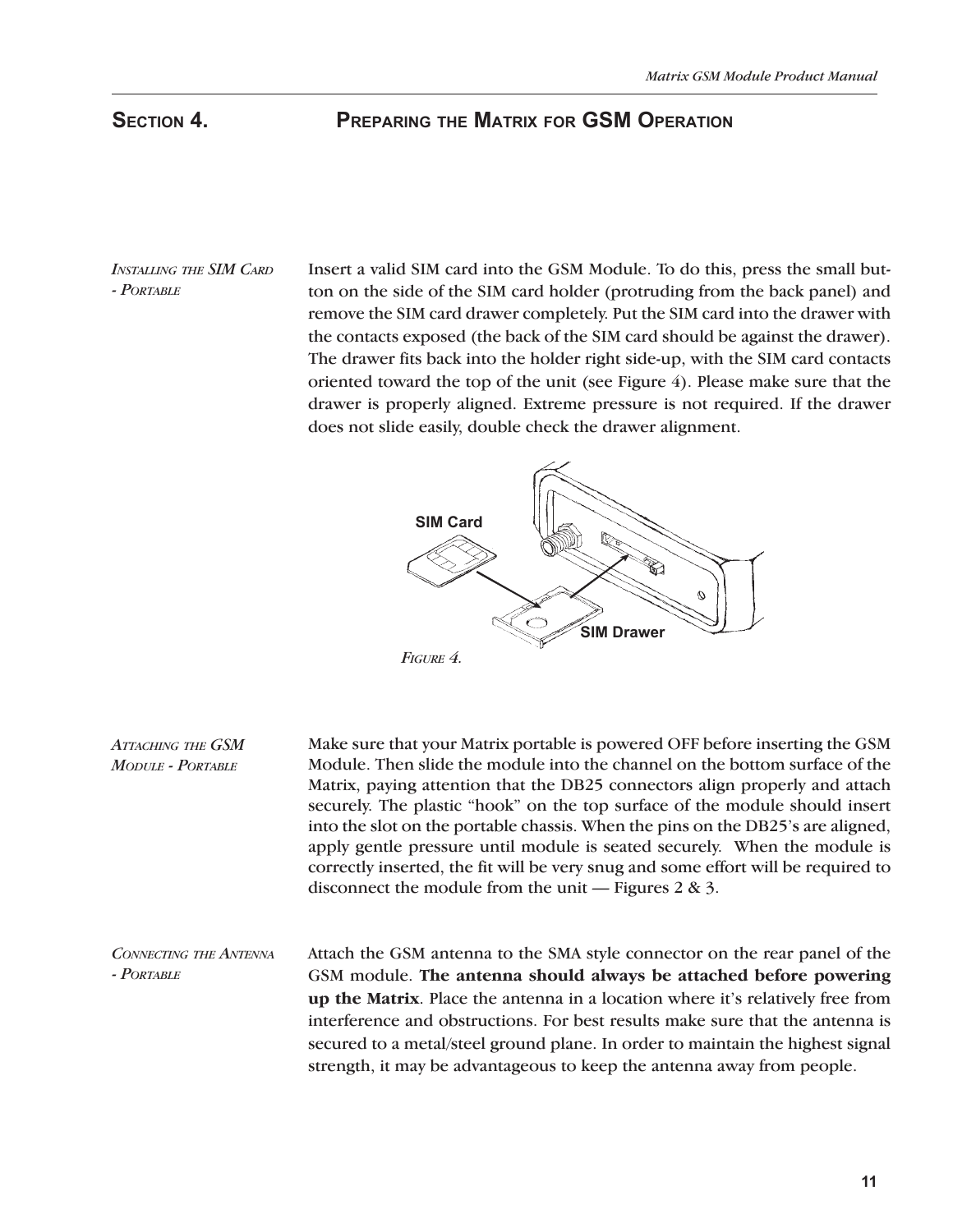*POWER UP SEQUENCE - PORTABLE*

When the Matrix portable is connected to power (either via the power supply, battery kit or 12V power accessory connector) and turned on with the GSM Module installed, the unit automatically boots up as a GSM codec. During the boot up process, the "Initializing" screen appears for approximately five seconds. It then attempts to read the SIM card settings and lock onto a locally available GSM network. The Matrix will display the name of the GSM network, along with a signal strength reading as shown below. If this process fails, power the unit off and check the seating and orientation of the SIM card. Also be sure you are in a location where a valid GSM network has sufficient signal strength. The signal strength scale is from 0 (lowest) to 32 (highest). We recommend a reading of at least 20 for codec operation.



```
To prepare the Matrix Rackmount for GSM operation, simply attach a phone 
                           line to the jack on the rear panel labeled "Tel Line" and apply power to the 
                           unit. After the "Initializing" screen, make sure it shows the following settings:
RACKMOUNT PREPARATION
```


The Matrix Rack **cannot** automatically adapt between GSM mode and normal POTS codec mode. If the display does not indicate "GSM" change it using the following steps:

- 1. Press *ENTER* from the *MAIN STATUS DISPLAY.*
- 2. Then select *"4"* for *CONFIG.*
- 3. Next press *"2"* for *CODEC.*

4. Select *"3"* for *GSM.* Press the *CANCEL* key twice to return to the *WIRELESS STATUS DISPLAY.*  It should now indicate "GSM" in the upper right hand corner of the display.



| 1) Voice<br>3)GSM | 2) Music |  |
|-------------------|----------|--|
|                   |          |  |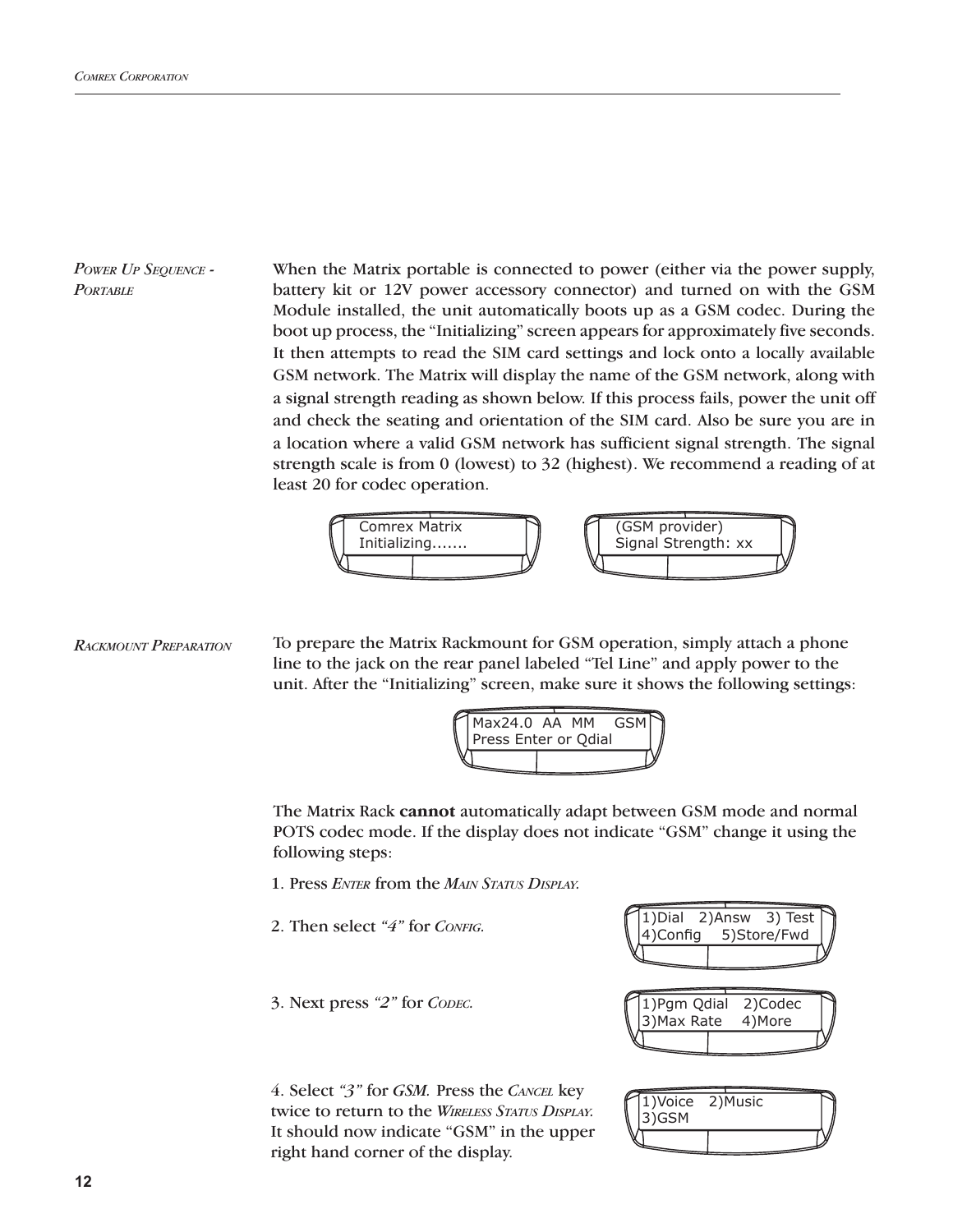# **SECTION 5. PLACING A CALL FROM THE MATRIX**

### It is now time to place a call from your Matrix. We will assume that all the proper connections have been made. You can either dial manually or use the Quick Dial option for automatic dialing. You may also initiate a call from either end. *MANUALLY DIAL*

To place a call from the keypad *(the manual dialing procedure is slightly different on the Portable than the Rackmount)*:

- 1. Press the *ENTER* key form the *WIRELESS STATUS DISPLAY*.
- 2. Portable Press *"2"* for *DIAL*. Rackmount — Press *"1"* for *KEYPAD*.

3. Enter the phone number to be dialed. If you make a mistake, press the *CANCEL* key to backspace. The *HANG UP* key will abort the call.

4. The Matrix will dial your call. GSM calls can take 30 seconds or more to complete, and you may not be able to hear any call progress. When the *READY* light illuminates the codec is successfully synced with the codec at the other end and you are ready to communicate. Press the *HANG UP* key to terminate the call.

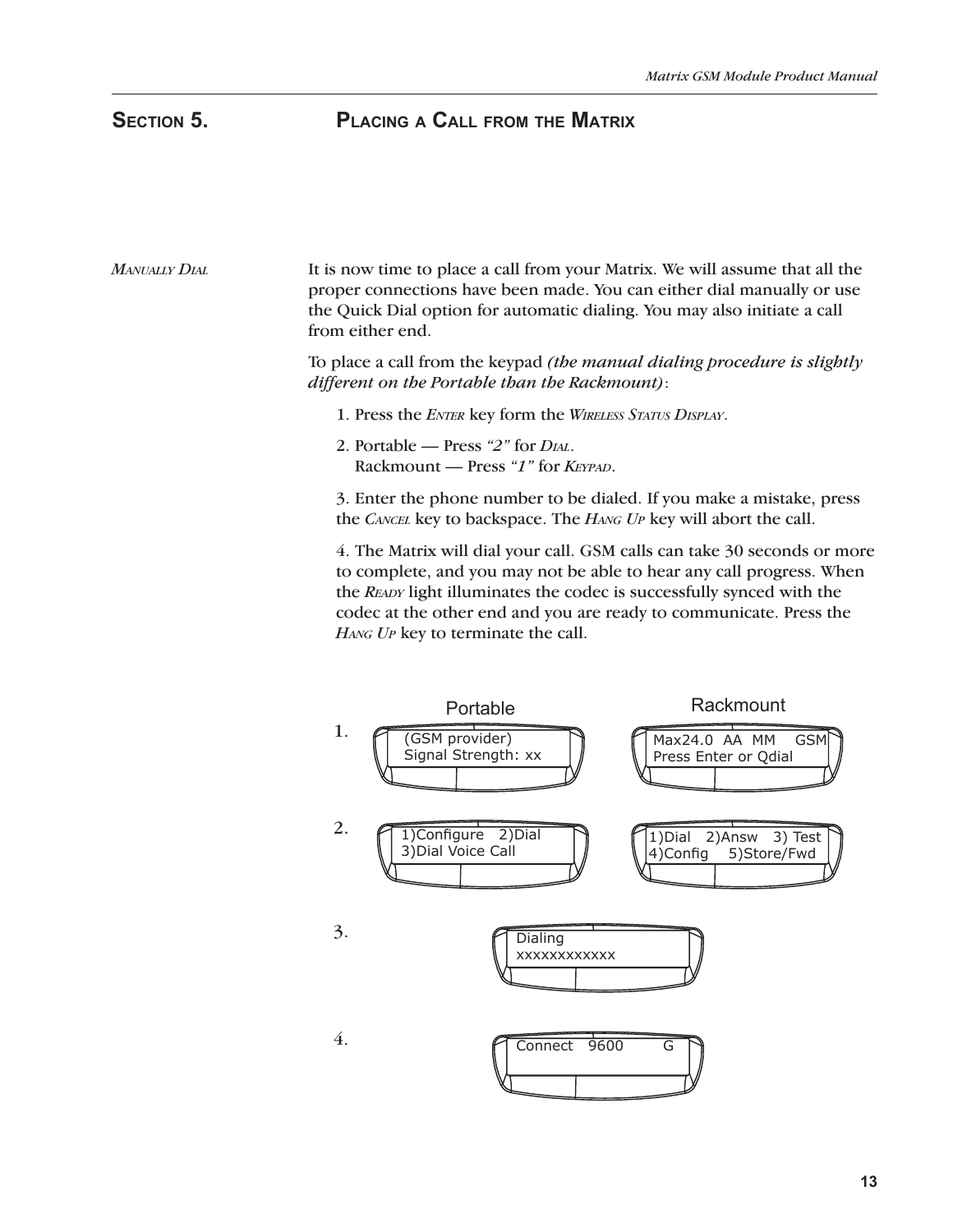The Matrix portable GSM system has the capability of dialing ordinary voice calls (to non-codec users). However, "GSM Voice" calls cannot be received by the portable Matrix. *GSM VOICE CALL - PORTABLE ONLY* 1. Press *ENTER* from the *WIRELESS STATUS DISPLAY*. 2. Select *"3"* for *DIAL VOICE CALL*. 3. Key in the number you wish to call and press the *ENTER* key to dial the number. (Pressing the *HANG UP* key disconnects the call.) (GSM provider) Signal Strength: xx **Dialing** xxxxxxxxxxxx 1)Configure 2)Dial 3)Dial Voice Call

The QDial dialing procedure is the same whether you dial from the field or studio unit. *PLACING A QDIAL CALL*

> 1. Press the *QDIAL* key from the *WIRELESS STATUS DISPLAY*.

2. Input the two digit index (01-19) of the programmed number you wish to dial. Pressing *QDIAL 00* will redial the last number dialed.

3. The unit will automatically dial the programmed number and connect.





| Dialing             |  |
|---------------------|--|
| <b>XXXXXXXXXXXX</b> |  |
|                     |  |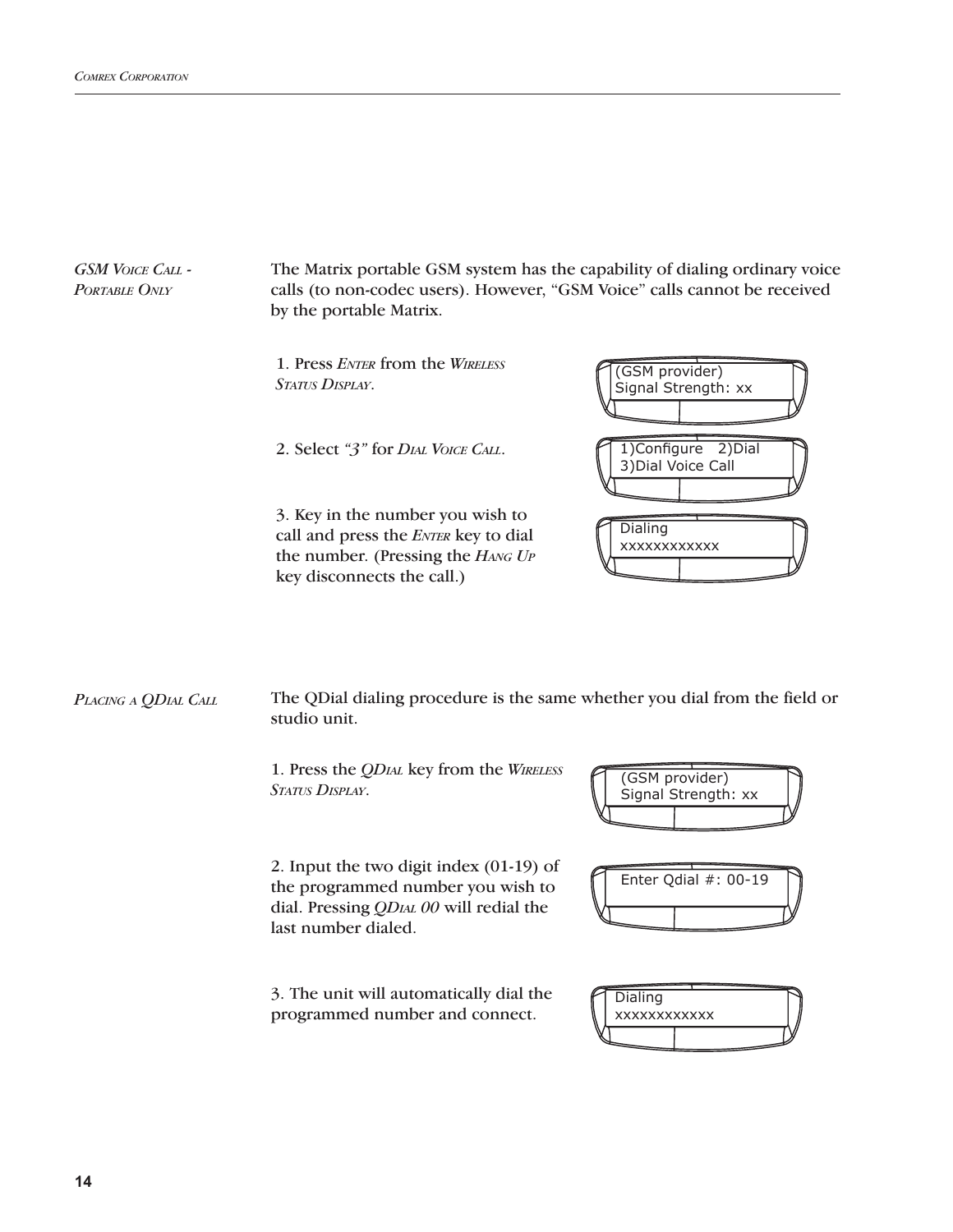## The Matrix has 20 memory locations allowing you to preprogram up to 19 numbers and dial it quickly using the *QDIAL* button. QDial memory location 00 holds the last number dialed. These numbers will remain in memory even when power is turned off. *PROGRAMMING QDIAL*

QDial numbers programmed in the portable Matrix with the last digit as a "pause" will be saved as a "GSM Voice Call." Insert a pause by pressing the *QDIAL* key, a comma will appear on the display. It will also remember the last number dialed whether if it was a codec or voice call, and dial it the same way.

- 1. Press *ENTER* from the *WIRELESS STATUS DISPLAY.*
- 2. Portable select *"1"* for *CONFIGURE.* Rackmount - select *"4"* for *CONFIG.*
- 3. Now select *"1"* for *PGM QDIAL.*

4. The screen will display "Enter Qdial #: 01-19." Enter a number from 01 to 19 to correspond to the QDial position.

5. Key in the phone number to be dialed, including any country, area or other codes. To insert the portable voice call indication, press the *QDIAL* key. If you make a mistake, press the *CANCEL* key to backspace. The *HANG UP* key will exit this operation.

6. Press *ENTER* to store the number. Next, press *CANCEL* to return to the *WIRELESS STATUS DISPLAY*.